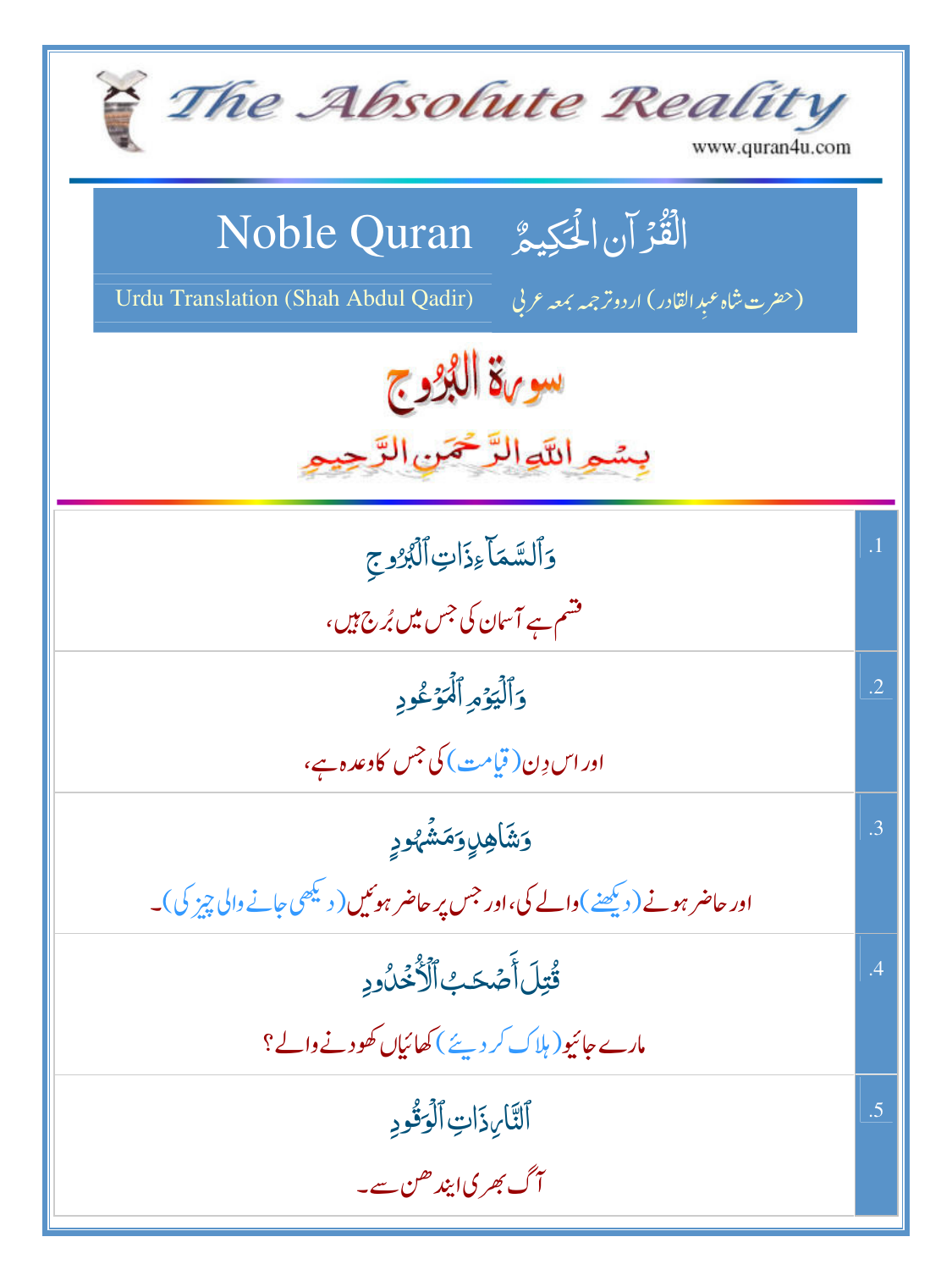| إِذْهُمْ عَلَيْهَائُعُودٌ                                                      | .6             |
|--------------------------------------------------------------------------------|----------------|
| جب(کہ)وہاس پر (اس کے گر د) بیٹھے،                                              |                |
| وَهُمْ عَلَىٰ مَا يَفۡعَلُونَ بِٱلۡمُؤۡمِنِينَ شُهُورٌ                         |                |
| اور جو کچھ وہ کرتے مسلمانوں سے،سامنے دیکھتے،                                   |                |
| دَمَانَقَمُواْمِنۡهُمۡ إِلَّآأَن يُؤۡمِنُواْبِٱللَّهِ                          | $\overline{8}$ |
| اوران سے بدلہ نہ لیتے تھے، مگر اسی کا کہ یقین لائے اللہ یر،                    |                |
| ٱلۡعَزِيزِ ٱلٰۡٓكِمِيلِ                                                        |                |
| جوزبر دست ہے خوبپوں سراہا،                                                     |                |
| ٱلَّذِى لَهُمُلَكُ ٱلسَّمَرَ تِ وَٱلۡأَرۡضِ                                    | .9             |
| جس کاراج ہے آسانوں میں اور زمین میں۔                                           |                |
| <mark>و</mark> َٱللَّهُ عَلَىٰ كُلِّ شَيۡ ءٍ شَہٰيلٌ                           |                |
| اوراللہ کے سامنے ہے ہر چیز۔                                                    |                |
| إِنَّ ٱلَّذِينَ فَنَنُواْ ٱلۡمُؤۡمِنِينَ وَٱلۡمُؤۡمِنَتِ ثُمَّ لَمۡ يَتُوبُواْ | .10            |
| جو دین سے بھٹکانے لگے ایمان والے مر دوں کو اور عور توں کو، پھر توبہ نہ کی      |                |
| فَلَهُمۡ عَذَابُ جَهَنَّعَ وَلَهُمۡ عَذَابُ ٱلۡحَرِیق                          |                |
| توان کو عذاب ہے دوزخ کا،اور ان کو عذاب ہے آگ گگی کا۔                           |                |
|                                                                                |                |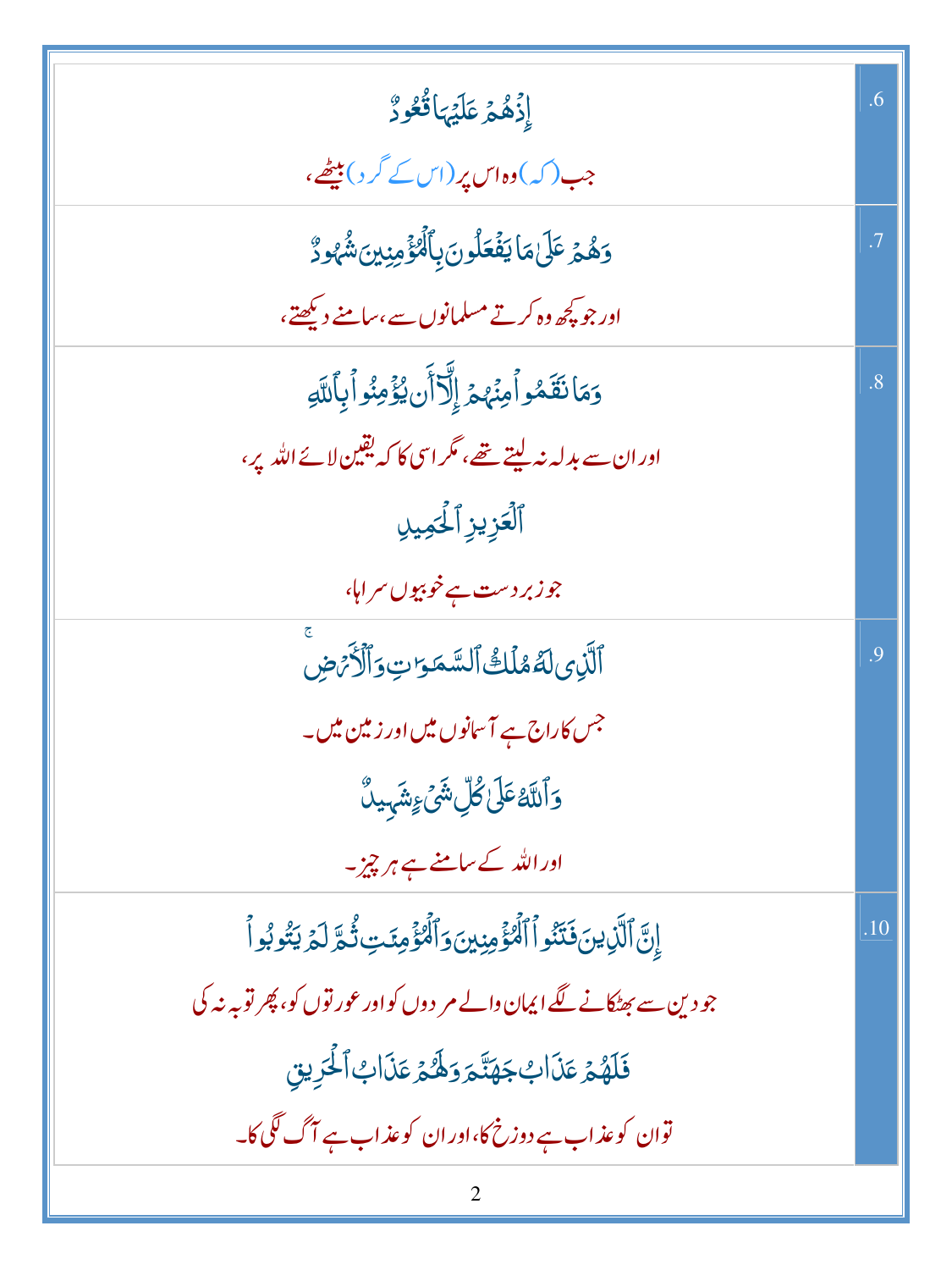| إِنَّ ٱلَّذِينَ ءَامَنُواْوَعَمِلُواْ ٱلصَّلِحَتِ لَهُمۡ جَنَّتَ يَجۡرِى مِن تَحۡيٓمَا ٱلۡأَنۡهَٰزُ | $\overline{.11}$ |
|-----------------------------------------------------------------------------------------------------|------------------|
| جولوگ يقين لائے اور کيں بھلائياں،ان کو باغ ہيں جنکے پنچے بہتی نہريں۔                                |                  |
| ذَٰ لِكَ ٱلْفَوۡرُ ٱلۡكَبِيرُ                                                                       |                  |
| یہ ہے بڑی مر اد مکنی۔                                                                               |                  |
| ٳۣ <i>ڹؾٙ</i> ڹڟؙۺؘؾڔؚۜڸڰڶۺؘڔؠڽۨ                                                                    | .12              |
| بیٹک تیرےرب کی پکڑسخت ہے۔                                                                           |                  |
| ٳڹۜ۠ڷڡؙۿؙۊؽڹڸؽؙٞۯؘؽؙۼؠڵ                                                                             | .13              |
| بیشک وہی کرے (پ <sub>یلی</sub> را) پہلی مریتیہ اور دوسر می،                                         |                  |
| وَهُوَ ٱلۡعَفُومُ ٱلۡوَدُودُ                                                                        | .14              |
| اور وہی ہے بخشا، محبت کرتا۔                                                                         |                  |
| ذُو ٱلۡعَزَّشِ ٱلۡجِينُ                                                                             | .15              |
| <mark>مالک تخت کابڑی شان والا۔</mark>                                                               |                  |
| فَعَّالٌ لِّمَايُرِينُ                                                                              | .16              |
| کرڈالتاجوچاہے۔                                                                                      |                  |
| هَلُ أَتَنكَ حَلِيثُ ٱلْجُنُّودِ                                                                    | .17              |
| مچھ ٽپنجي تجھ کوبات ان کشکر وں کی؟                                                                  |                  |
|                                                                                                     |                  |